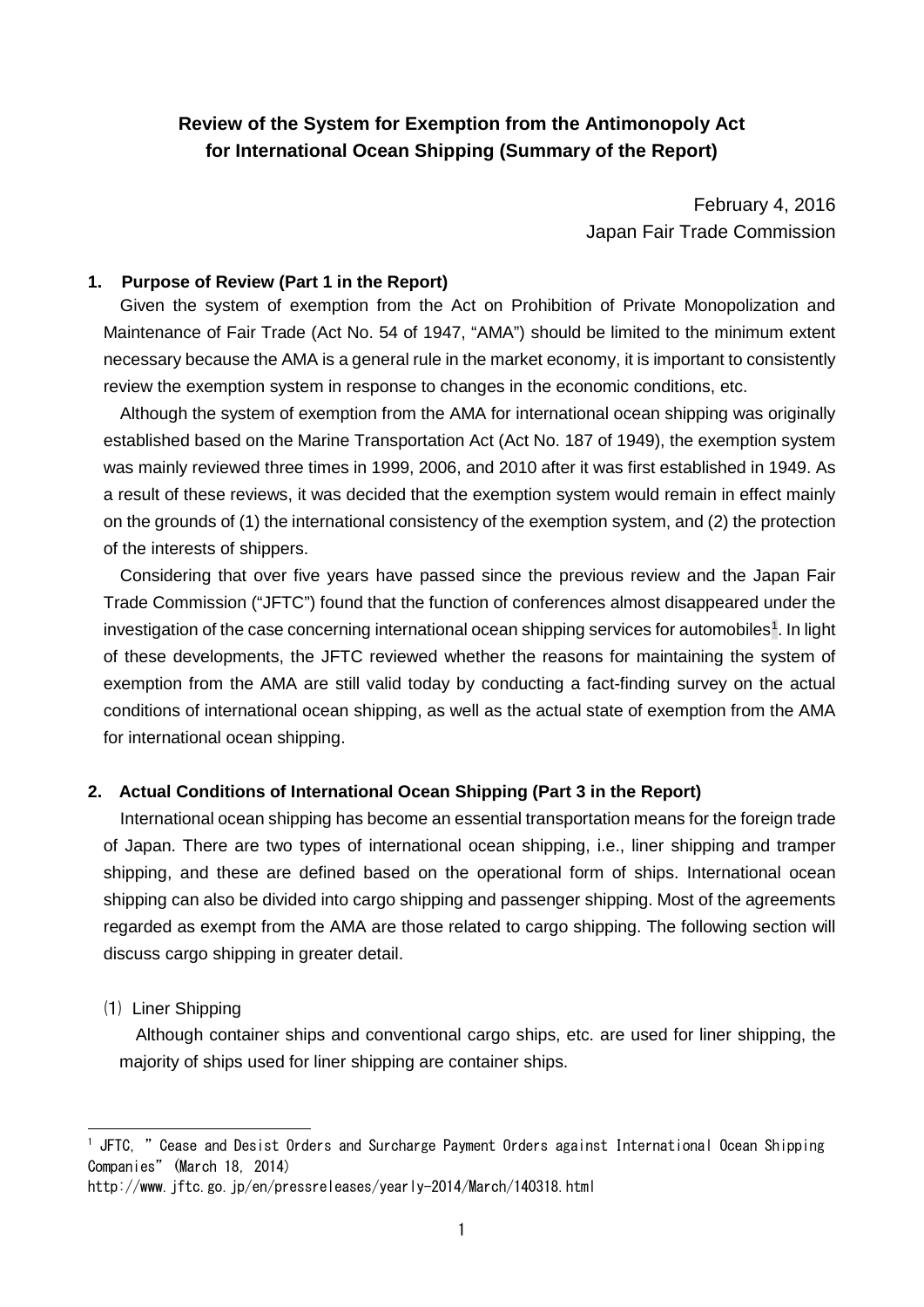There are two types of liner shipping contract: a fixed-term contract, in which contract terms such as freight rates are decided by specifying a period of time, and a spot contract, in which contract terms such as freight rates only for one passage are decided. In practice, shippers make a fixed-term contract for six months or one year with shipping companies for most of their cargo, and most of these shippers do not review base rates with the shipping companies during the fixed-term period.

In regards to the criteria for selecting shipping companies by shippers, many placed an emphasis on the following items (by order of priority): level of freight rates, service schedules/frequencies, and the securing of space.

#### ⑵ Tramper Shipping

Pure car carriers, dry bulk carriers, tankers, and LNG carriers, etc. are used in tramper shipping, with different ships used for different types of cargo. However, the majority of the notices to the JFTC concerning agreements on trampers are those for agreements on pure car carriers.

Transportation contracts for pure car carriers are categorized into fixed-term contracts and spot contracts, just as they are for liners. In practice, shippers make fixed-term contracts for one year or longer with shipping companies for most of the transportation volumes and most of these shippers do not review base rates with the shipping companies during the fixed-term period.

In regards to the criteria for selecting shipping companies by shippers, many placed an emphasis on the following items (by order of priority): service schedules/frequencies, level of freight rates, and the securing of space.

# **3. Actual State of the Exemption from the AMA for International Ocean Shipping (Part 4 in the Report)**

In fiscal year 2014, the JFTC received 212 notices concerning international ocean shipping agreements. These agreements are broadly divided into four categories: conferences, discussion agreements, consortia, and car carrier agreements.

# ⑴ Conferences

A conference is a cooperation agreement between shipping companies that is accompanied by the arrangement of freight rates. Conferences are primarily for liner shipping and tramper shipping (limited to pure car carriers). The main function of conferences is to formulate binding tariffs that define freight rates, etc. based on ocean routes and container types. However, neither the percentage of shippers presented with base rates defined by the tariffs decided by a conference nor the percentage of those who think it better to have a conference is high.

#### ⑵ Discussion Agreements

A discussion agreement is a cooperation agreement between shipping companies that is accompanied by discussions between the shipping companies concerning the appropriate level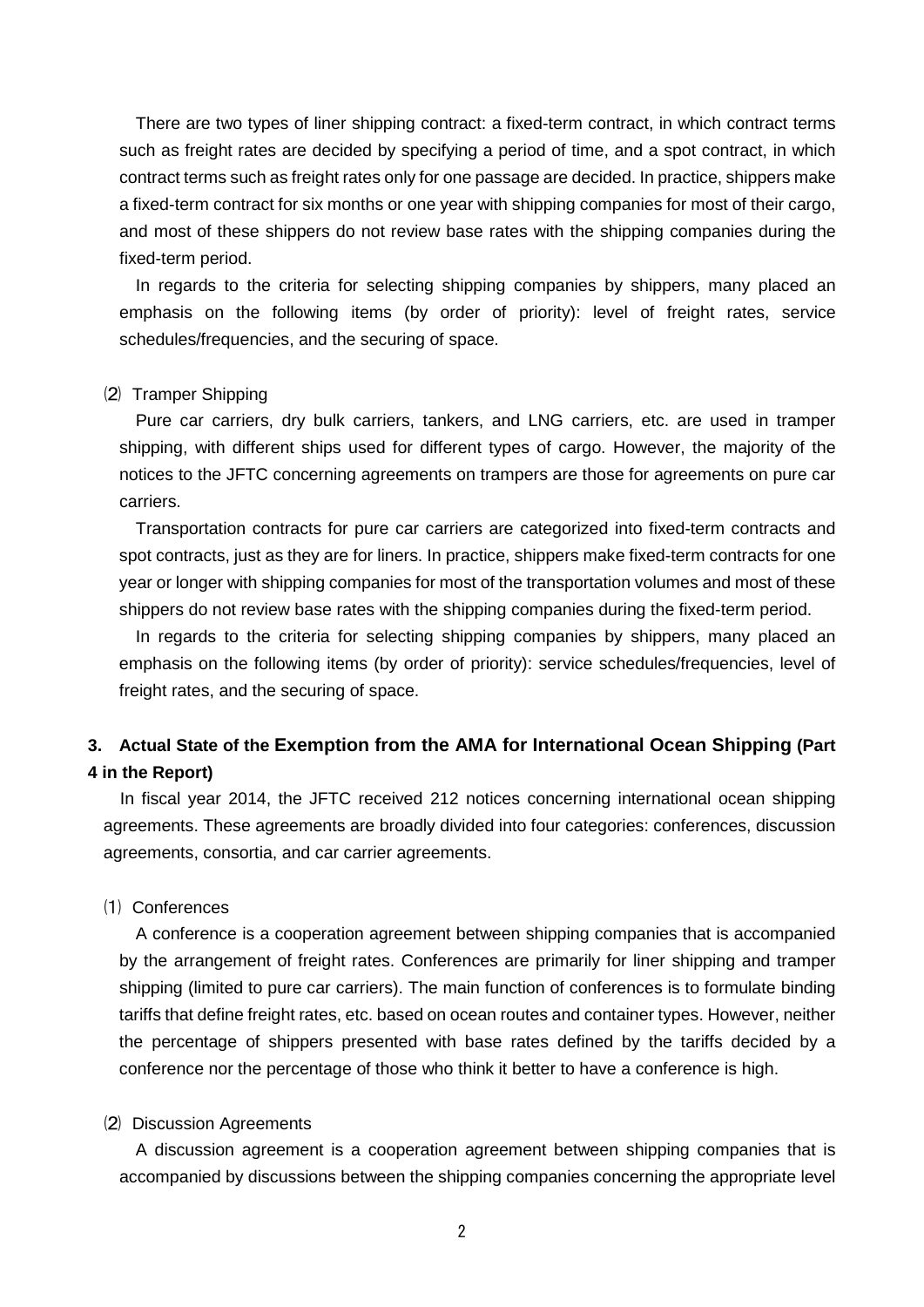of freight rates, etc. This type of agreement is for liner shipping. The main function of discussion agreements is to formulate unbinding freight rate guidelines that present a general rate increase (GRI) for the base rates, etc. A general rate increase (rate restoration) is recommended to the member shipping companies. However, neither the percentage of shippers presented with general rate increases defined by the freight rate guidelines formulated by a discussion agreement nor the percentage of those who think it better to have a discussion agreement is high.

#### ⑶ Consortia

A consortium is a cooperation agreement between shipping companies in their shipping services that is not accompanied by a decision on the freight rates and revenue pool. This type of agreement is also for liner shipping. The main functions of the consortium are to provide a liner shipping services in the joint operation based on the exchange or chartering of transportation space or slots on vessels. Sometimes adjustments are made simultaneously to shipping service schedules, the number of shipping services, and ocean routes. Unlike conferences and discussion agreements, the percentage of those who think it better to have a consortium is high.

#### ⑷ Car Carrier Agreements

A car carrier agreement is a cooperation agreement between shipping companies in their shipping services that is not accompanied by a decision on the freight rates. This type of agreement is for tramper shipping (limited to pure car carriers). The main function of car carrier agreements is to implement joint operation based on adjusted shipping service schedules (vessel operation in rotation). Sometimes exchange or chartering of transportation space or slots on vessels are made. Unlike conferences and discussion agreements, the percentage of those who think it better to have a car carrier agreement is high.

#### **4. Necessity for the System of Exemption from the AMA (Part 5 in the Report)**

The system of exemption from the AMA is an exceptional system in the market economy, and should be limited to the minimum extent necessary. Taking this fact into consideration, an examination was conducted on the necessity for such a system from the perspective of whether the international consistency of the exemption system and the protection of shippers' interests, which have been cited as the main reasons for maintaining this system, are still valid. An examination was also conducted to determine whether consortia and car carrier agreements, which few shippers consider not to be necessary and not a few shippers consider to be necessary, would no longer be able to be implemented because in principle these agreements will come into question under the AMA if the exemption system is abolished.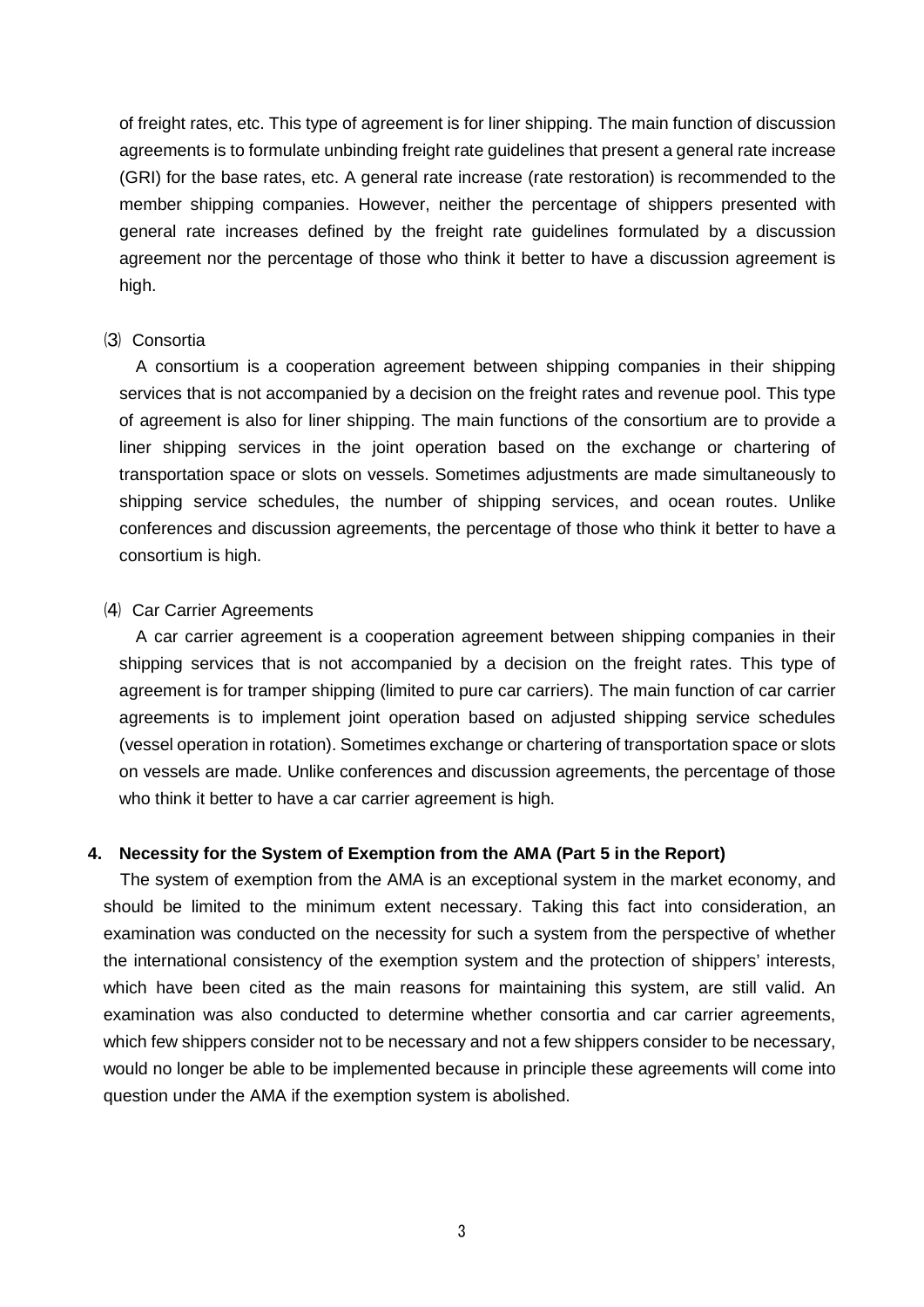#### ⑴ International Consistency of the Exemption System

As of this time, the scopes of agreements that are regarded as exempt from the AMA in Japan, the antitrust laws in the United States, and the EU competition law in the EU ("exemption from the competition laws") are different. While conferences, discussion agreements, consortia, and car carrier agreements are all regarded as exempt from the AMA in Japan, conferences on liner shipping are regarded as partly exempt from antitrust laws and any agreements on trampers are not regarded as exempt from antitrust laws in the United States. In addition, any conferences and discussion agreements on liner shipping and any agreements on tramper shipping are not regarded as exempt from the EU competition law in the EU.

Therefore, it is not necessary to make these agreements exempt from the AMA on the grounds of the international consistency of the exemption system. The reasons for this are that the existence and scope of the exemption from the competition laws are different for liners in the United State and the EU, and that agreements on trampers are not regarded as the exemption from the competition laws in both the United States and the EU.

## ⑵ Protection of Shippers' Interests

Shippers place greater emphasis on the level of freight rates than on their stability. In addition, shippers who wish for stable freight rates address this issue by signing a fixed-term contract. Therefore, it is not essential to keep the stability of freight rates by conferences and discussion agreements. Also, as it is difficult to claim that conferences and discussion agreements work well to stabilize freight rates because tariffs in conferences and freight rate guidelines in discussion agreements hardly have a significant impact on freight rates that are actually determined.

Therefore, it is not necessary to make conferences and discussion agreements exempt from the AMA on the grounds of the shippers' interests.

#### ⑶ Implementation of Consortia and Car carrier agreements

In consortia and car carrier agreements, a joint operation is implemented by exchange or chartering the transportation space or slots and adjusting the shipping service schedules, the number of shipping services, and ocean routes, etc.

The cooperation or coordination on transportation space is basically considered to pose little problem under the AMA if it is conducted within the rationally necessary scope for increasing the convenience of shippers unless it restricts quantities of services provided by shipping companies. This is because competition between shipping companies for shippers is highly likely to be maintained. Therefore, it is not necessary to make consortia and car carrier agreements exempt from the AMA in order to continue to cooperation or coordination transportation space or slots.

The issue of whether adjusting shipping service schedules, the number of shipping services, and ocean routes comes into question under the AMA is considered to vary according to the specific conducts performed and the competition situation in the market. However, it is essentially unlikely that the conduct of adjustment will come into question under the AMA unless